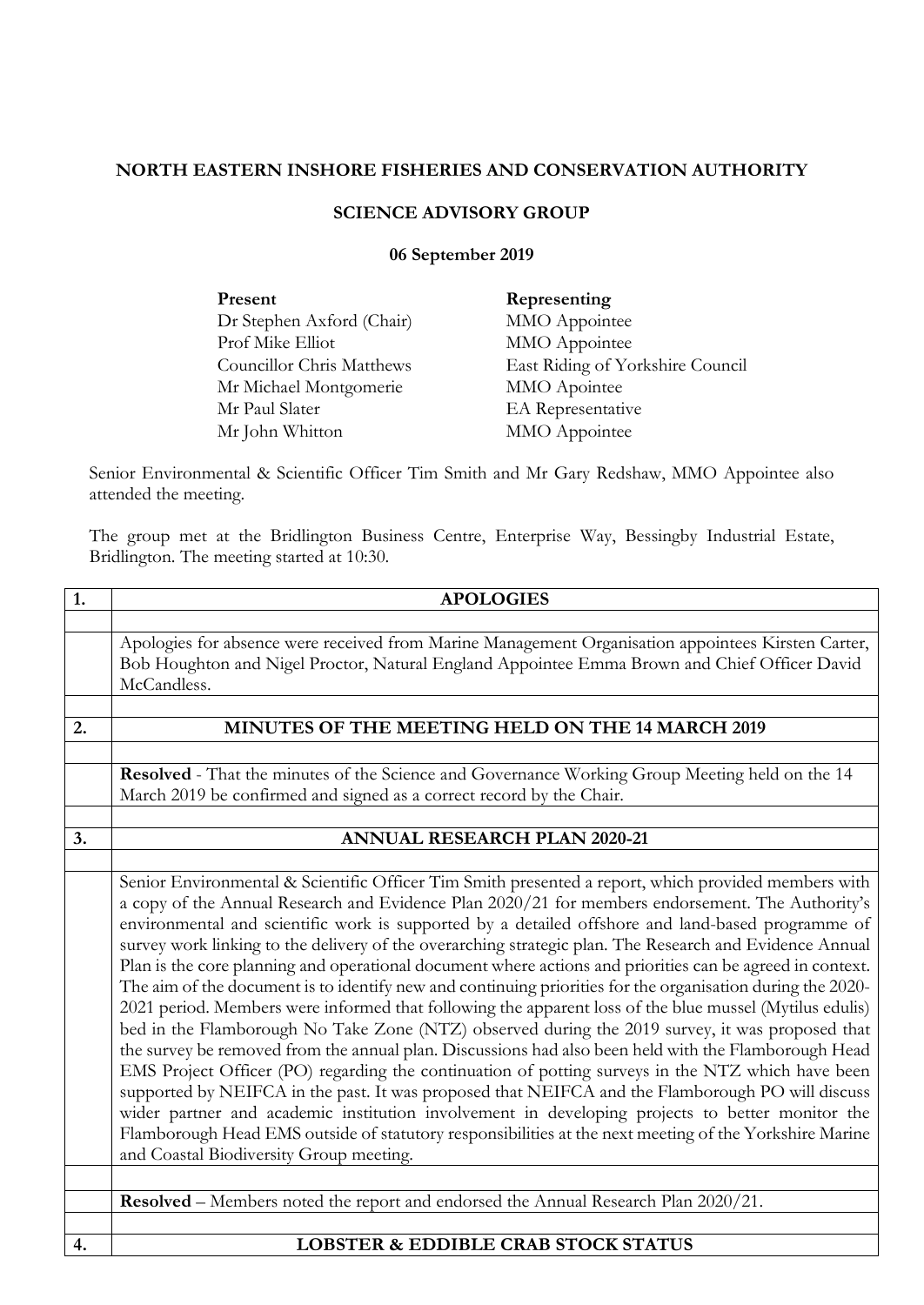|    | The Senior Environmental & Scientific Officer Tim Smith presented a report to update members on<br>preliminary results of the 2018 lobster and edible crab monitoring programme and provide copies of<br>the lobster and edible crab stock status reports. Stock monitoring of the lobster and edible crab stocks<br>includes both quayside sampling and offshore surveys. Monthly sampling is undertaken at three key<br>ports (Bridlington, Scarborough and Whitby) with supplemental sampling from other ports when<br>possible. Dedicated fishery independent surveys are undertaken from North Eastern Guardian III<br>between May and October each year. The stock summary reports present initial results for the previous<br>years monitoring. The full stock status report will be included in the annual research report. Members<br>were informed that the status of lobster stocks in the NEIFCA district is considered to be low, with<br>both male and female fishing mortality rates above the maximum reference point. A significant increase<br>in spawning stock biomass and/or reduction in fishing mortality would be required to achieve MSY.<br>The status of the crab stock within the NEIFCA district is considered fairly low. Mortality rates are<br>above the level needed to achieve MSY but are below the maximum reference point. Members<br>recommended that the report should focus on trends that are statistically significant, and the language<br>used within the report should be less complex. Members also supported the suggestion to reinstate a<br>regional management group. |
|----|-------------------------------------------------------------------------------------------------------------------------------------------------------------------------------------------------------------------------------------------------------------------------------------------------------------------------------------------------------------------------------------------------------------------------------------------------------------------------------------------------------------------------------------------------------------------------------------------------------------------------------------------------------------------------------------------------------------------------------------------------------------------------------------------------------------------------------------------------------------------------------------------------------------------------------------------------------------------------------------------------------------------------------------------------------------------------------------------------------------------------------------------------------------------------------------------------------------------------------------------------------------------------------------------------------------------------------------------------------------------------------------------------------------------------------------------------------------------------------------------------------------------------------------------------------------------------------------------------------------------------|
|    | Resolved - Members noted the report.                                                                                                                                                                                                                                                                                                                                                                                                                                                                                                                                                                                                                                                                                                                                                                                                                                                                                                                                                                                                                                                                                                                                                                                                                                                                                                                                                                                                                                                                                                                                                                                    |
|    |                                                                                                                                                                                                                                                                                                                                                                                                                                                                                                                                                                                                                                                                                                                                                                                                                                                                                                                                                                                                                                                                                                                                                                                                                                                                                                                                                                                                                                                                                                                                                                                                                         |
| 5. | <b>STATE OF THE FISHERIES REPORT</b>                                                                                                                                                                                                                                                                                                                                                                                                                                                                                                                                                                                                                                                                                                                                                                                                                                                                                                                                                                                                                                                                                                                                                                                                                                                                                                                                                                                                                                                                                                                                                                                    |
|    | The Senior Environmental & Scientific Officer Tim Smith presented a report to members which included<br>a copy of the 2019 State of the Fisheries report and presented a powerpoint presentation which<br>summarised the key findings of the research carried out. At the last meeting of the Science Advisory<br>Group on 14 March 2019, Officers were asked to evidence the status of fish stocks found within the<br>district, their sustainability and socio-economic importance in order to justify current strategic research<br>priorities and to present the results to the full Authority during the June 2019 meeting. As it was not<br>possible to present the report at the full Authority meeting due to time constraints, the report was<br>presented to the Science Advisory Group at this meeting instead.                                                                                                                                                                                                                                                                                                                                                                                                                                                                                                                                                                                                                                                                                                                                                                                              |
|    | <b>Resolved - Members noted the report.</b>                                                                                                                                                                                                                                                                                                                                                                                                                                                                                                                                                                                                                                                                                                                                                                                                                                                                                                                                                                                                                                                                                                                                                                                                                                                                                                                                                                                                                                                                                                                                                                             |
|    |                                                                                                                                                                                                                                                                                                                                                                                                                                                                                                                                                                                                                                                                                                                                                                                                                                                                                                                                                                                                                                                                                                                                                                                                                                                                                                                                                                                                                                                                                                                                                                                                                         |
| 6. | <b>SCALLOP DREDGE FISHERY VIDEO ASSESSMENT</b>                                                                                                                                                                                                                                                                                                                                                                                                                                                                                                                                                                                                                                                                                                                                                                                                                                                                                                                                                                                                                                                                                                                                                                                                                                                                                                                                                                                                                                                                                                                                                                          |
|    | The Senior Environmental & Scientific Officer Tim Smith presented a report to provide members with<br>the initial results of the dredge area video assessment work for discussion. Due to concerns regarding<br>potential habitat impacts arising from the permitted dredge fishery, a comparison between video footage<br>captured in 2016 and 2019 is being carried out. Example video footage was presented to members at the<br>meeting. Video footage was broken down into 4 minute segments and the abundance of species or species<br>groups present was recorded. Data was assessed for three treatment areas, 1) within the northern<br>permitted area, 2) outside the 6NM limit, and 3) within the 6NM limit but outside the permitted dredge<br>areas. Data was standardised to relative abundance per 100m of video tow. Total species diversity and<br>abundance of Alcyonium digitatum was assessed. Members discussed the value of increasing the number of<br>permitted vessels to 5. Members suggested that a comparison of grounds within the 3NM, similar to that<br>of the permitted dredge fishery grounds should be carried out, and that a special meeting in May 2020<br>should be arranged to discuss the findings and enable a recommendation from the group to be taken to<br>the full Authority meeting in June 2020.<br><b>Resolved</b> – Members noted the report.                                                                                                                                                                                                                        |
| 7. | HUMBER EELGRASS SURVEY AND MANAGEMENT                                                                                                                                                                                                                                                                                                                                                                                                                                                                                                                                                                                                                                                                                                                                                                                                                                                                                                                                                                                                                                                                                                                                                                                                                                                                                                                                                                                                                                                                                                                                                                                   |
|    | The Senior Environmental & Scientific Officer Tim Smith provided a report to members which presented<br>the results of the 2019 eelgrass monitoring survey within the Humber Estuary European Marine Site. As                                                                                                                                                                                                                                                                                                                                                                                                                                                                                                                                                                                                                                                                                                                                                                                                                                                                                                                                                                                                                                                                                                                                                                                                                                                                                                                                                                                                           |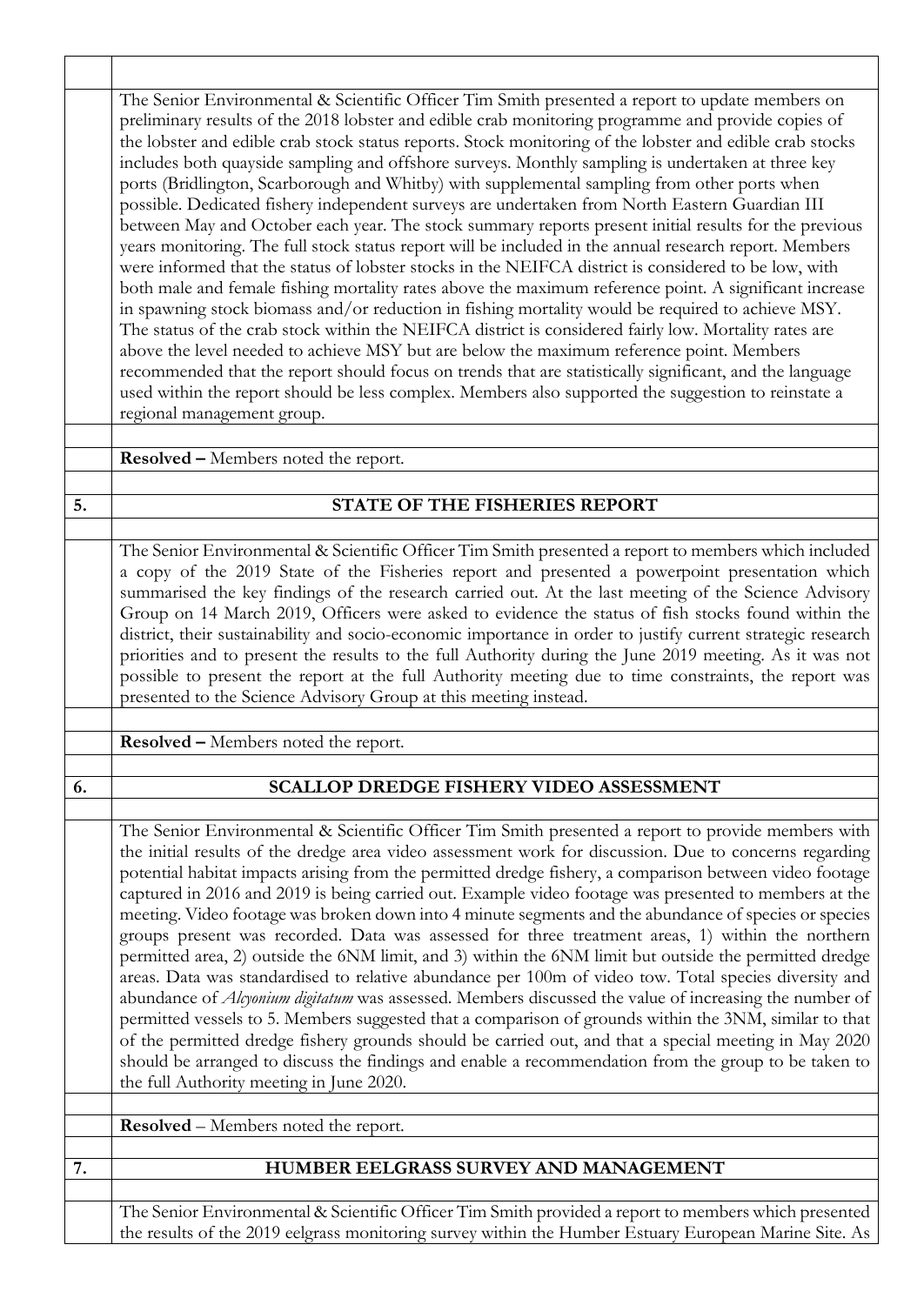|    | a result of the revised approach to commercial fisheries in European Marine Sites, management was<br>introduced in January 2014 to protect eelgrass (Zostera sp.) beds at Spurn Point in the Humber Estuary<br>from potentially damaging activites. Annual surveys are carried out in partnership with the Yorkshire<br>Wildlife Trust to map the extent and distribution of eelgrass in order to ensure that appropriate<br>management is in place. Members were informed that survey results for 2019 showed a 350% increase in<br>extent since surveys began in 2013. The core eelgrass bed in the south of the management area was<br>considered stable, while cover in the north and central areas was subject to more significant annual<br>variation. If the extent of the eelgrass is observed to persist outside the management area during the 2020<br>survey the byelaw may have to be revised. |  |
|----|------------------------------------------------------------------------------------------------------------------------------------------------------------------------------------------------------------------------------------------------------------------------------------------------------------------------------------------------------------------------------------------------------------------------------------------------------------------------------------------------------------------------------------------------------------------------------------------------------------------------------------------------------------------------------------------------------------------------------------------------------------------------------------------------------------------------------------------------------------------------------------------------------------|--|
|    |                                                                                                                                                                                                                                                                                                                                                                                                                                                                                                                                                                                                                                                                                                                                                                                                                                                                                                            |  |
|    | <b>Resolved</b> – Members noted the report.                                                                                                                                                                                                                                                                                                                                                                                                                                                                                                                                                                                                                                                                                                                                                                                                                                                                |  |
| 8. | <b>BYELAWS UPDATE</b>                                                                                                                                                                                                                                                                                                                                                                                                                                                                                                                                                                                                                                                                                                                                                                                                                                                                                      |  |
|    |                                                                                                                                                                                                                                                                                                                                                                                                                                                                                                                                                                                                                                                                                                                                                                                                                                                                                                            |  |
|    | The Senior Environmental & Scientific Officer Tim Smith provided a report to update members on all<br>current fisheries byelaw work streams.                                                                                                                                                                                                                                                                                                                                                                                                                                                                                                                                                                                                                                                                                                                                                               |  |
|    | <b>Byelaw XXVIII Crustacea Conservation Byelaw 2018</b>                                                                                                                                                                                                                                                                                                                                                                                                                                                                                                                                                                                                                                                                                                                                                                                                                                                    |  |
|    | This new byelaw regulation was made by the Authority at its meeting on 14 June 2018 (minute record<br>52 refers). It retains, updates and rationalises existing management regulations covering the exploitation<br>of lobster, edible crab, velvet crab and Nephrops within the Authority's district and includes the<br>following key revisions:                                                                                                                                                                                                                                                                                                                                                                                                                                                                                                                                                         |  |
|    | • Incorporates existing protections for 'V' notched lobsters which are currently provided for in a<br>separate byelaw regulation.<br>· Incorporates existing protections for egg bearing lobsters which are currently provided for in an<br>emergency byelaw regulation which will expire on 17 October 2018. This includes new protection for<br>lobsters displaying mutilated pleopods.<br>• Specifies a new vessel length size for shell fishing of 10 m overall length within 3 nautical miles with<br>additional protections for all existing vessel operators who currently operate within the 3 mile limit<br>under a 'sunset' provision.<br>• Specifies a new protection for 'soft' lobsters<br>• Specifies a new maximum pot frame size of 50 cm H x 60 cm W x 110 cm L.<br>The byelaw was confirmed by Defra and came into force on 8 August 2019.                                               |  |
|    | Byelaw XXIX Humber Estuary Fishing Byelaw 2016                                                                                                                                                                                                                                                                                                                                                                                                                                                                                                                                                                                                                                                                                                                                                                                                                                                             |  |
|    | The byelaw, which was formally made by the Authority on 27 April 2016 as a result of the revised<br>approach to commercial fisheries in European Marine Sites, establishes trawling management within the<br>Humber Estuary EMS. Trawling will be prohibited with the exception of a 'sunset' list of current permit<br>holders that can demonstrate a track record of fishing within the Estuary.                                                                                                                                                                                                                                                                                                                                                                                                                                                                                                         |  |
|    | The byelaw was confirmed by Defra and came into force on 15 August 2019 and all affected permit<br>holders have now been contacted.                                                                                                                                                                                                                                                                                                                                                                                                                                                                                                                                                                                                                                                                                                                                                                        |  |
|    | <b>EMERGENCY BYELAW 'Fish, Mollusc and Crustacea Minimum Size byelaw 2019'</b>                                                                                                                                                                                                                                                                                                                                                                                                                                                                                                                                                                                                                                                                                                                                                                                                                             |  |
|    | Until recently, IFCAs were empowered to enforce minimum sizes in relation to commercial and<br>recreational fisheries imposed by Council Regulation (EC) No 85/98. On 14 August 2019, the European<br>Council adopted new technical conservation regulations, replacing EC 850/98, which in turn resulted in<br>IFCAs losing both their powers to enforce the new regulations and ability to apply them to non-<br>commercial fisheries.                                                                                                                                                                                                                                                                                                                                                                                                                                                                   |  |